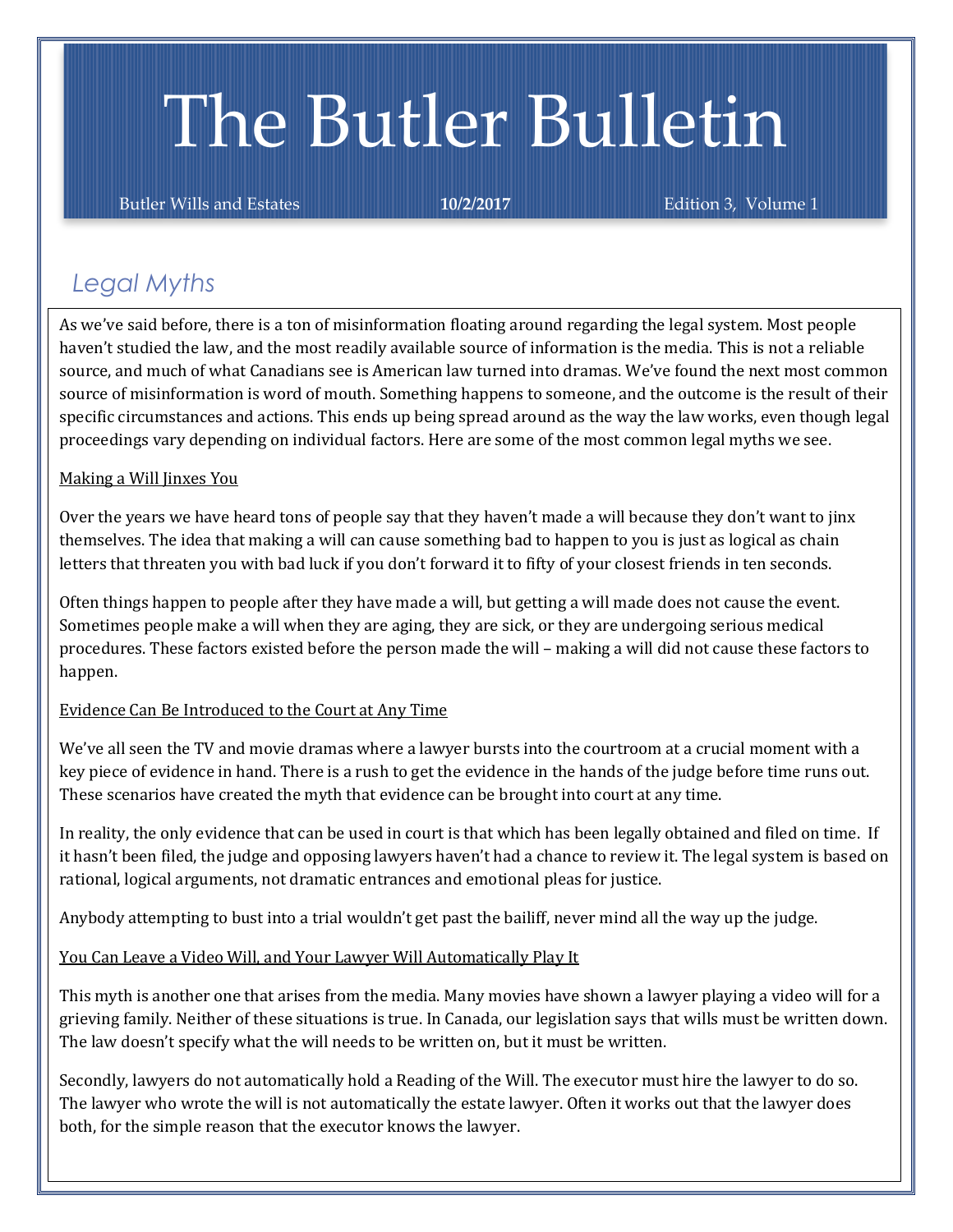This is one of those questions that we get asked over and over again. Here is the answer from Lynne's blog, originally posted August 21, 2014.

### *As co-executor, am I responsible for the acts of a dishonest co-executor?*

If you think being an executor is tough, try being a co-executor with someone you don't like, or don't trust, or simply can't agree with. On top of the work and stress of the estate, you end up carrying the stress of dealing with that other person on a regular basis. What if the co-executor is dishonest or careless and ends up costing the estate money? Who is responsible for that?

A reader recently wrote to me to ask about his legal position as co-executor. Here is his note and my response:

*"As co-executor, can I be held legally and financially responsible for costs if a co-executor (who has power of attorney and all other financial and legal documents) runs up debt and runs off with the money from the estate? I don't trust either the co-executor or the author of the will."*

I'm assuming for the purposes of answering this question that the testator has already passed away. You have basically two options. One is to accept the risk of dealing with the other co-executor and get on with the executor's work, and the other is to renounce your role as executor.

Renouncing as executor basically means turning down the job right from the start. You can't quit halfway through, as the courts will not allow that, so if you are going to renounce you have to do so right at the start of the estate. Once you have started acting as a co-executor, you have to stick with it unless you get permission to quit. Given the level of distrust you have with your co-executor, renouncing might be a viable option for you.

If you renounce, no liability will attach to you for any actions taken by the executor as he deals with the estate.

Assuming that it's too late to renounce, or that you don't think it's a good idea, you are stuck with your coexecutor. The general rule is that a co-executor is not liable for the actions of the other co-executor, so if that person behaves dishonestly or carelessly and causes a loss to the estate, you will not be liable for that. However... and this is a big caveat... you can't just sit by and let him do whatever he wants and think that you will be safe because you're not the one taking the actions.

If you simply sit passively by and turn a blind eye to the actions taken by the co-executor, the court will likely consider you to be just as responsible as the dishonest executor, since you did nothing to protect the estate even though you knew what was going on.

The lesson to be learned? You have to be either all in, or all out. Either you renounce at the beginning or you do your very best as an executor.

If you can show the court that you were carrying on in good faith, doing the best you could in an honest, prudent way and that the other co-executor acted wrongly without your consent or knowledge, then you will likely not be held liable for his or her wrongdoing.

It's a complex answer to what seems a simple question, but this is a complex area of estate law.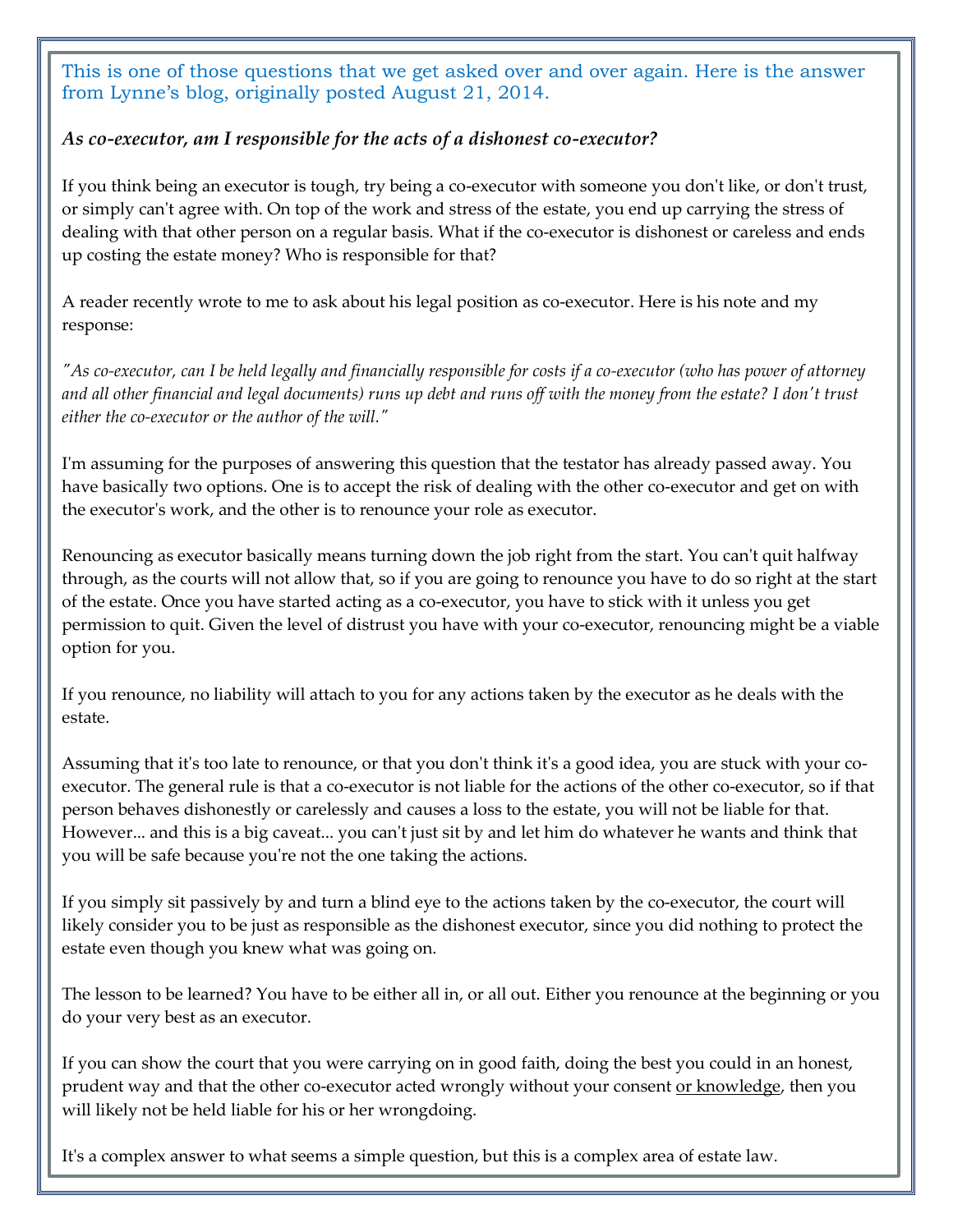# WILLS WEEK 2017

Wills Week 2017 is just around the corner. This is our third annual event, and this year we've made some changes. Not only do we have some great presentations lined up, we've also got a tradeshow featuring businesses involved in the estate planning industry. Wills Week has everything you need to get started on your estate planning – from wills and trusts to planning for incapacity.

Wills Week connects consumers who are looking for information about estate planning with the businesses that have the info they need. Estate planning involves much more than simply getting a will made - it also includes dealing with finances, the potential for incapacity, what the options are when someone is no longer fully independent, and what family members will have to deal with once someone is gone.

There is no fee to attend, and you don't have to register in advance. There is plenty of free parking at the hotel, both in front and on the side. Complimentary refreshments will be available throughout the afternoon. Several people have said they are going to come at noon and stay for the afternoon to take in all the information. There will be seating available if you'd like to come for the whole event.

This year's event includes presentations from:



Seminar Schedule

12:15 – Butler Wills & Estates

Top 3 Estate Planning Mistakes

1:00 - CIBC

The Role of a Trust Company

1:45 – Alzheimer Society

Info About Alzheimer's

2:30 – Motivated Maids

Employment Opportunities

3:15 – Leave a Legacy

Charitable Giving in Your Estate

4:15 - Motivated Maids

How a Cleaning Company Can Help in an Estate

*\*Topics are subject to change*